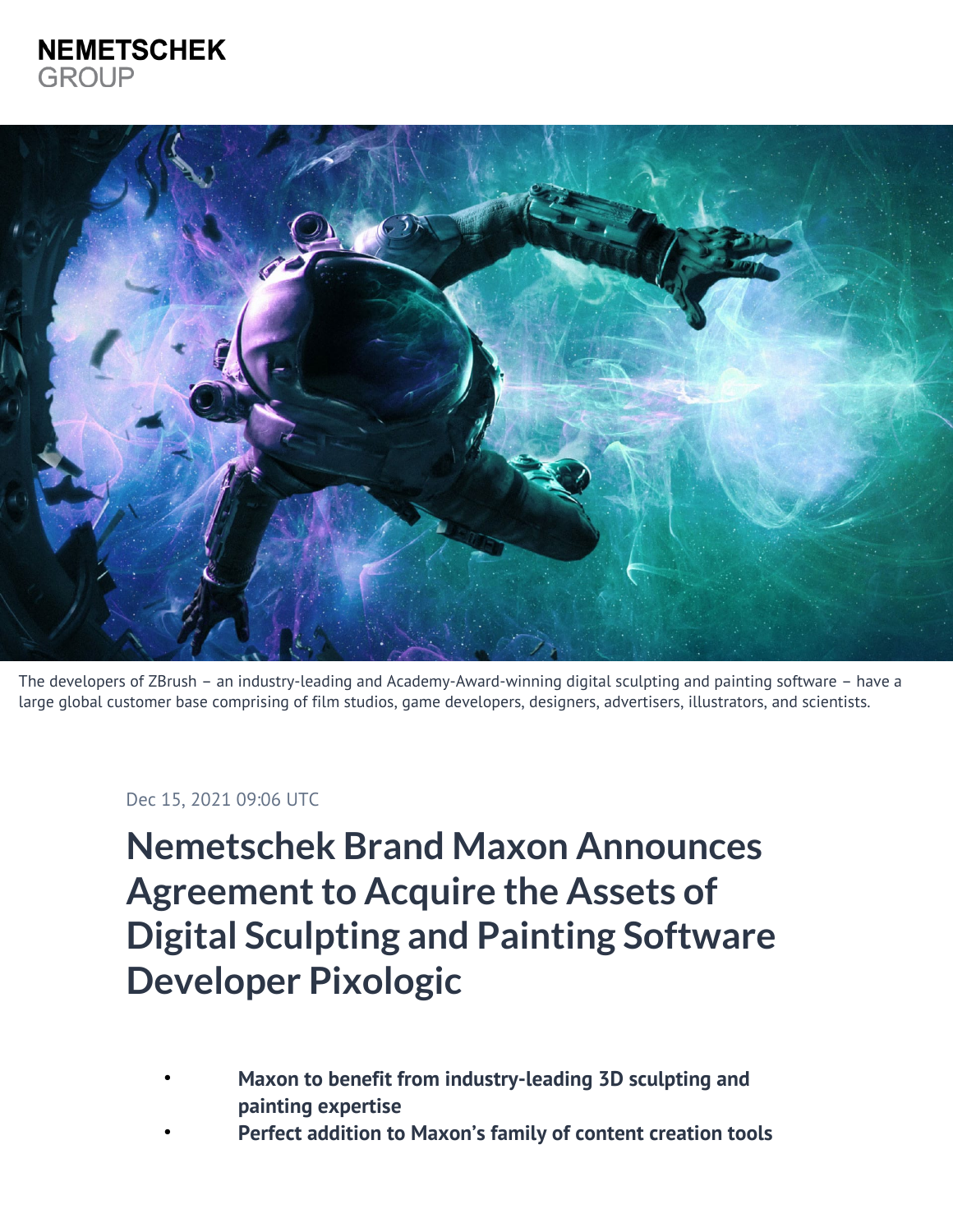**Munich / Friedrichsdorf, December 15, 2021 — The Nemetschek Group, one of the leading software providers for the construction and media & entertainment industries, today announced that its subsidiary [Maxon](https://www.maxon.net) has entered into a definitive agreement to acquire the assets of [Pixologic, Inc.](https://pixologic.com/) The developers of ZBrush – an industry-leading and Academy-Award-winning digital sculpting and painting software – have a large global customer base comprising of film studios, game developers, designers, advertisers, illustrators, and scientists.**

"ZBrush is an industry leading 3D sculpting and painting solution for the most respected companies and artists in the world," says David McGavran, CEO of Maxon. "We are thrilled to bring this product and the innovative team who created it to our Maxon family."

"This is an exciting move for Maxon and its customers. ZBrush empowers artists to create stunning imagery with intuitive tools that inspire creativity and provide complete artistic control," says Dr. Axel Kaufmann, CFOO and spokesman of the Nemetschek Group. "Joining forces with Maxon, who are known for their powerful creative solutions, will generate enormous new possibilities for creative designers and artists."

The industry's top creatives have employed ZBrush for renowned projects including Dune, Star Wars, Avatar, Game of Thrones and more. This transaction is subject to customary regulatory approval that is expected in the next few weeks. On this basis, a more detailed roadmap will be published in early 2022. Until the transaction closes, each company will continue to operate independently.

## **About the Nemetschek Group**

The Nemetschek Group is a pioneer for digital transformation in the AEC/O industry. With its intelligent software solutions, it covers the entire lifecycle of building and infrastructure projects and guides its customers into the future of digitalization. As one of the leading corporate groups worldwide in this sector, the Nemetschek Group increases quality in the building process and improves the digital workflow of all those involved in the building process. Customers can design, build and manage buildings more efficiently, sustainably and resource-saving. The focus is on the use of open standards (OPEN BIM). The portfolio also includes digital solutions for visualization, 3D